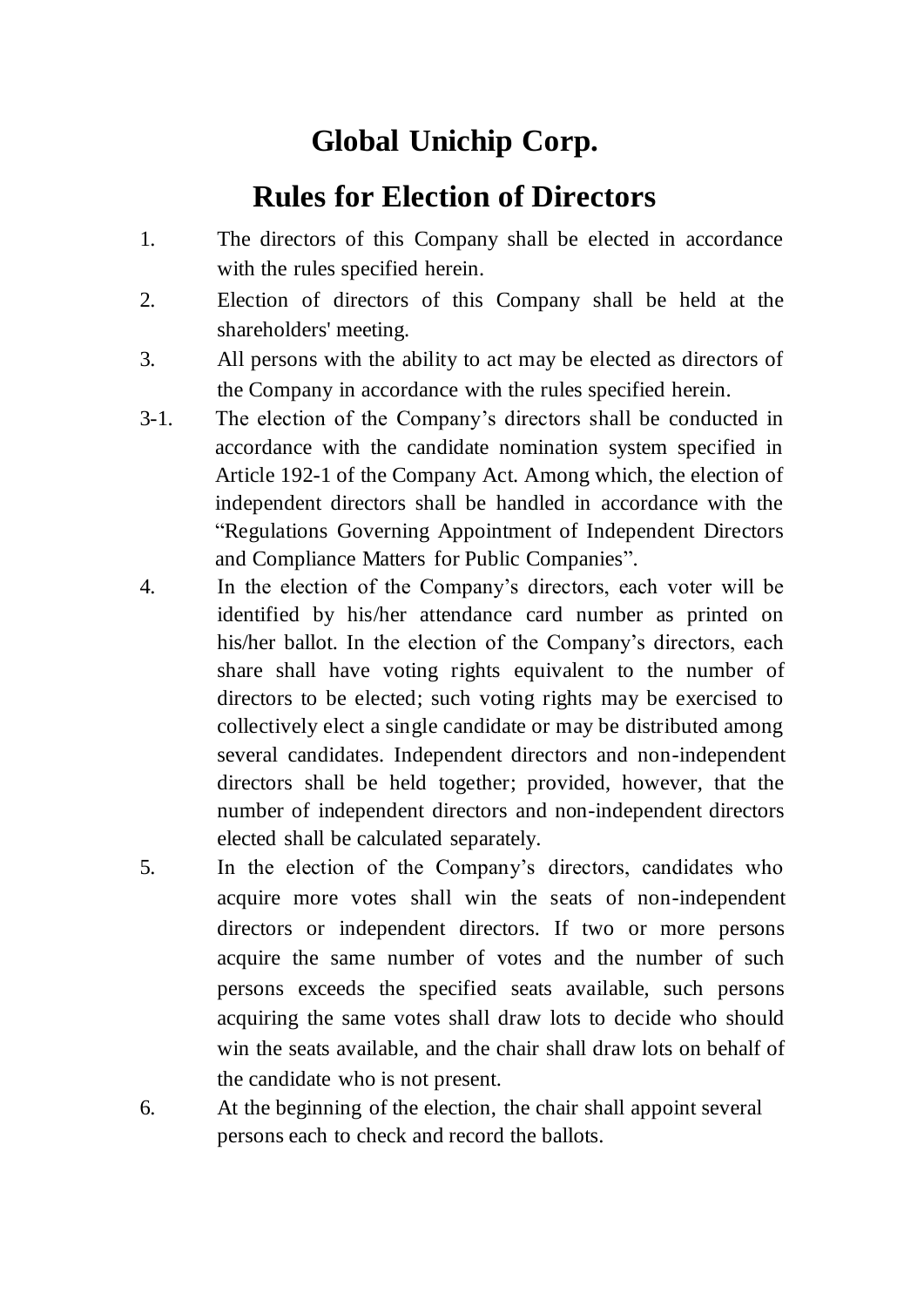- 7. The ballot box used for voting shall be prepared by the Board of Directors and checked in public by the person who checks the ballots before voting.
- 8. The ballots shall be distributed according to the attendance card number of the shareholder. Each ballot shall contain the votes that the shareholder is entitled to in the election.
- 9. If the candidate is a shareholder of this Company, voters shall fill in the "candidate" column the candidate's name and shareholder's number. If the candidate is not a shareholder of this Company, voters shall fill in the "candidate" column with the candidate's name and the candidate's ID number. For domestic natural persons, the identification document is their original National ID card. For foreign natural persons, the identification document is their original passport. The number of their identification document is the ID number of their ballot. If the candidate is a government agency or a legal entity, the full name of the government agency or the legal entity or the name(s) of their representative(s) shall be filled in the column. If there are several representatives, each of the representatives' names must be filled in.
- 10. Ballots shall be deemed void under the following conditions:
	- (1) Ballots not prepared in accordance with the rules specified herein;
	- (2) Those who put a blank ballot into the ballot box;
	- (3) The handwriting on the ballots is too illegible as to be identified;
	- (4) If the candidate is a shareholder of this Company, any one of the name, the shareholder's number of the candidate and the number of voting rights filled in the ballot is missing or altered, or the name or shareholder's number of the candidate filled in the ballot is inconsistent with the shareholders' register; If the candidate is not a shareholder of this Company, any one of the name, the ID number of the candidate, and the number of voting rights filled in the ballot is missing or altered, or the name or ID number of the candidate filled in the ballot is incorrect;